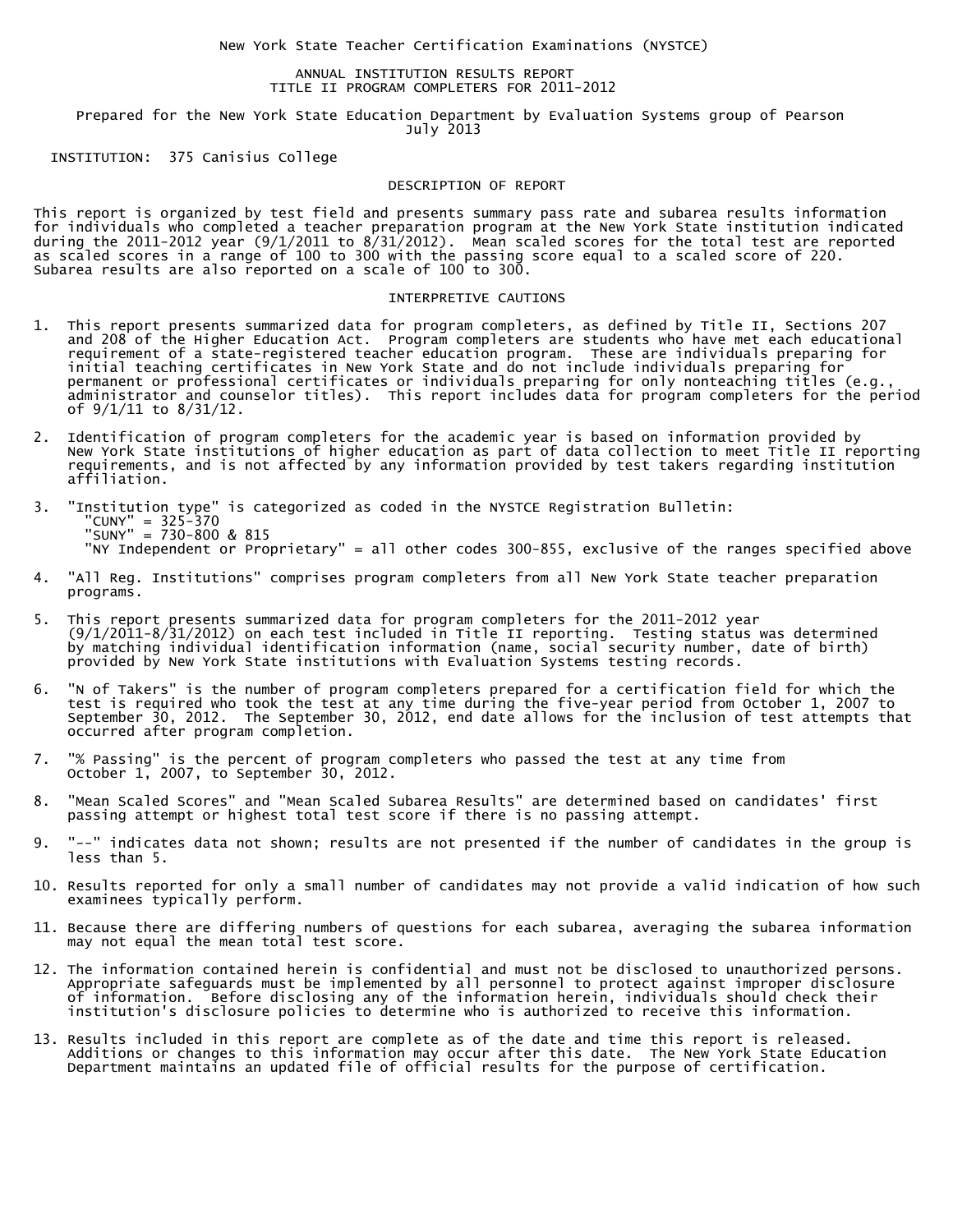|                                                                                      |                                                                                                                                      |                |                                                                                                                                                                                                                                                                                                                                                               | New York State Teacher Certification Examinations (NYSTCE)                                                                                                                                                                                                                                                                  |  |  |  |  |
|--------------------------------------------------------------------------------------|--------------------------------------------------------------------------------------------------------------------------------------|----------------|---------------------------------------------------------------------------------------------------------------------------------------------------------------------------------------------------------------------------------------------------------------------------------------------------------------------------------------------------------------|-----------------------------------------------------------------------------------------------------------------------------------------------------------------------------------------------------------------------------------------------------------------------------------------------------------------------------|--|--|--|--|
|                                                                                      |                                                                                                                                      |                | ANNUAL INSTITUTION RESULTS REPORT<br>TITLE II PROGRAM COMPLETERS FOR 2011-2012                                                                                                                                                                                                                                                                                |                                                                                                                                                                                                                                                                                                                             |  |  |  |  |
| INSTITUTION: 375 Canisius College<br>INSTITUTION TYPE: NY Independent or Proprietary |                                                                                                                                      |                |                                                                                                                                                                                                                                                                                                                                                               |                                                                                                                                                                                                                                                                                                                             |  |  |  |  |
|                                                                                      |                                                                                                                                      |                |                                                                                                                                                                                                                                                                                                                                                               |                                                                                                                                                                                                                                                                                                                             |  |  |  |  |
| TEST: 001 LIBERAL ARTS AND SCIENCES TEST                                             |                                                                                                                                      |                |                                                                                                                                                                                                                                                                                                                                                               |                                                                                                                                                                                                                                                                                                                             |  |  |  |  |
|                                                                                      | NO. OF TEST QUESTIONS<br>11 to 20<br>11 to 20<br>11 to 20<br>11 to 20                                                                |                | THE SUBAREAS ON THE TEST ARE AS FOLLOWS:<br>$1 =$ Scientific, Math., and Tech. Processes<br>$2 = Historical & Social Scientific Awareness$<br>$3$ = Artistic Expression and The Humanities<br>4 = Communication and Research Skills<br>11 to 20<br>Constructed Response Assignment 4 = Communication and Research Skil<br>5 = Written Analysis and Expression |                                                                                                                                                                                                                                                                                                                             |  |  |  |  |
|                                                                                      |                                                                                                                                      |                |                                                                                                                                                                                                                                                                                                                                                               |                                                                                                                                                                                                                                                                                                                             |  |  |  |  |
|                                                                                      | N of                                                                                                                                 | $\%$           | Mean<br>Takers Passing Scaled Score                                                                                                                                                                                                                                                                                                                           | Mean Scaled Subarea Results<br>1 2 3 4 5                                                                                                                                                                                                                                                                                    |  |  |  |  |
|                                                                                      |                                                                                                                                      |                |                                                                                                                                                                                                                                                                                                                                                               | 11 Institution 273 and 259 $\overline{277}$ $\overline{261}$ $\overline{266}$ $\overline{248}$ $\overline{243}$<br>11 Independent 9109 and 99 and 258 $\overline{274}$ $\overline{259}$ $\overline{258}$ $\overline{274}$ $\overline{259}$ $\overline{258}$ $\overline{275}$ $\overline{266}$ $\overline{250}$ $\overline{$ |  |  |  |  |
| TEST: 002 MULTI-SUBJECT                                                              |                                                                                                                                      |                |                                                                                                                                                                                                                                                                                                                                                               |                                                                                                                                                                                                                                                                                                                             |  |  |  |  |
|                                                                                      | NO. OF TEST QUESTIONS<br>11 to 20<br>11 to 20<br>11 to 20<br>11 to 20<br>1 to 10<br>$1$ to $10$<br>$1$ to $10$<br>Written Assignment |                |                                                                                                                                                                                                                                                                                                                                                               | THE SUBAREAS ON THE TEST ARE AS FOLLOWS:<br>$1 =$ English Language Arts<br>$2 = \text{Mathematics}$<br>$3 =$ Science and Technology<br>$4 = Social Studies$<br>$5 = The Fine Arts$<br>$6 =$ Health and Fitness<br>7 = Family & Consumer Science & Career Dev.<br>$8 =$ Foundations of Reading                               |  |  |  |  |
|                                                                                      | N of                                                                                                                                 | %              | Mean<br>Takers Passing Scaled Score                                                                                                                                                                                                                                                                                                                           | Mean Scaled Subarea Results<br>1 2 3 4 5 6 7<br>8 <sup>8</sup>                                                                                                                                                                                                                                                              |  |  |  |  |
| Institution<br>All Independent<br>All Reg. Institutions 7954                         | $\frac{114}{5055}$                                                                                                                   | 94<br>95<br>95 | 248<br>247<br>247                                                                                                                                                                                                                                                                                                                                             | 254 258 252 249 260 261 228 198<br>252 256 250 245 254 259<br>235<br>210<br>252 257 251 246 255 259<br>234<br>210                                                                                                                                                                                                           |  |  |  |  |
| TEST: 003 ENGLISH LANGUAGE ARTS                                                      |                                                                                                                                      |                |                                                                                                                                                                                                                                                                                                                                                               |                                                                                                                                                                                                                                                                                                                             |  |  |  |  |
|                                                                                      | NO. OF TEST QUESTIONS<br>11 to 20<br>11 to 20<br>11 to 20<br>11 to 20<br>11 to 20<br>Written Assignment                              |                |                                                                                                                                                                                                                                                                                                                                                               | THE SUBAREAS ON THE TEST ARE AS FOLLOWS:<br>$1 =$ Listening and Speaking<br>$2 =$ Writing<br>$3 =$ Reading<br>$4$ = Fundamentals of Literature<br>$5 =$ Language and Literature<br>$6$ = Fundamentals of Literature                                                                                                         |  |  |  |  |
|                                                                                      | n of<br>Takers                                                                                                                       | %<br>Passing   | Mean<br>Scaled Score                                                                                                                                                                                                                                                                                                                                          | Mean Scaled Subarea Results                                                                                                                                                                                                                                                                                                 |  |  |  |  |
| Institution<br>All Independent<br>All Reg. Institutions                              | 17<br>593<br>994                                                                                                                     | 88<br>91<br>92 | 248<br>243<br>243                                                                                                                                                                                                                                                                                                                                             | 3<br>2<br>4<br>5.<br>$\mathbf{1}$<br>6<br>255<br>253<br>256 252<br>250<br>- 201<br>253<br>240 244<br>241<br>218<br>247<br>247 254<br>241 245 242 217                                                                                                                                                                        |  |  |  |  |

 This document includes some materials that are test secure and/or confidential for other reasons. As such, it should not be circulated to unauthorized persons. The accompanying notes are an integral part of this document.  $\hbox{Poisson}$  and  $\hbox{Poisson}$  and  $\hbox{Poisson}$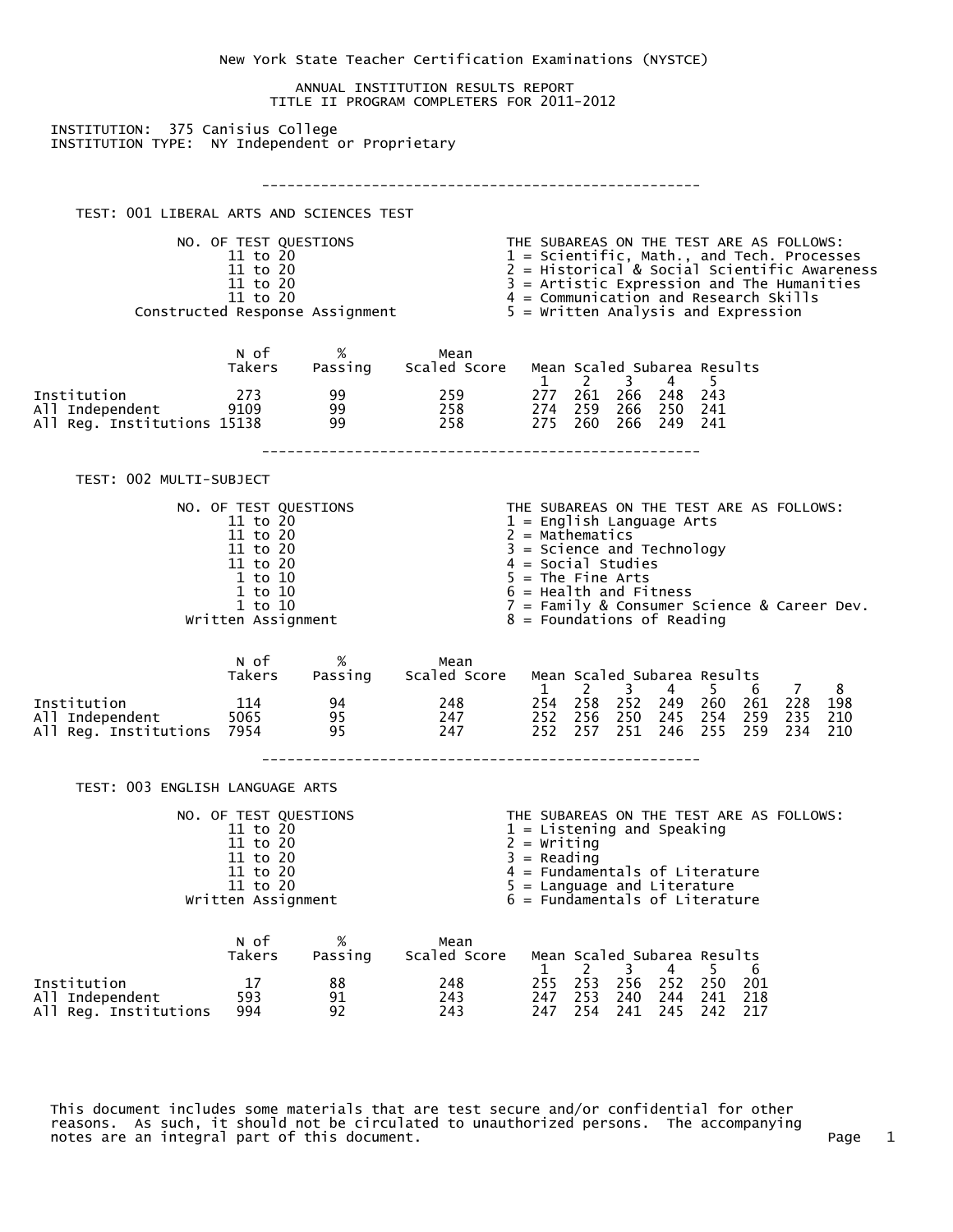|                                                 |                                   |           |                                                                                | New York State Teacher Certification Examinations (NYSTCE)                                                                  |  |  |  |  |  |  |
|-------------------------------------------------|-----------------------------------|-----------|--------------------------------------------------------------------------------|-----------------------------------------------------------------------------------------------------------------------------|--|--|--|--|--|--|
|                                                 |                                   |           | ANNUAL INSTITUTION RESULTS REPORT<br>TITLE II PROGRAM COMPLETERS FOR 2011-2012 |                                                                                                                             |  |  |  |  |  |  |
| INSTITUTION: 375 Canisius College               |                                   |           |                                                                                |                                                                                                                             |  |  |  |  |  |  |
| INSTITUTION TYPE: NY Independent or Proprietary |                                   |           |                                                                                |                                                                                                                             |  |  |  |  |  |  |
|                                                 |                                   |           |                                                                                |                                                                                                                             |  |  |  |  |  |  |
| TEST: 004 MATHEMATICS                           |                                   |           |                                                                                |                                                                                                                             |  |  |  |  |  |  |
|                                                 | NO. OF TEST QUESTIONS             |           |                                                                                | THE SUBAREAS ON THE TEST ARE AS FOLLOWS:                                                                                    |  |  |  |  |  |  |
| 11 to 20<br>21 to 30                            |                                   |           |                                                                                | $1$ = Mathematical Reasoning & Communication<br>$2 =$ Algebra                                                               |  |  |  |  |  |  |
|                                                 | 11 to 20<br>11 to 20<br>11 to 20  |           |                                                                                | $3 = \text{Trigonometry}$ and Calculus<br>$4 = Measurement$ and Geometry<br>$5 = Data Anal., Prob., Stat. & Discrete Math.$ |  |  |  |  |  |  |
|                                                 | Written Assignment                |           |                                                                                | $6 =$ Algebra                                                                                                               |  |  |  |  |  |  |
|                                                 | N of                              | %         | Mean                                                                           |                                                                                                                             |  |  |  |  |  |  |
|                                                 | Takers                            |           | Passing Scaled Score                                                           | Mean Scaled Subarea Results<br>$3 \t 4 \t 5$<br>1<br>$\overline{2}$<br>6                                                    |  |  |  |  |  |  |
| Institution<br>All Independent                  | 12<br>461                         | 100<br>97 | 258<br>259                                                                     | 259 276 269 253 257 200<br>263 275 265 258 248 226                                                                          |  |  |  |  |  |  |
| All Reg. Institutions                           | 865                               | 98        | 261                                                                            | 263 276<br>265<br>261<br>- 250<br>- 230                                                                                     |  |  |  |  |  |  |
| TEST: 005 SOCIAL STUDIES                        |                                   |           |                                                                                |                                                                                                                             |  |  |  |  |  |  |
|                                                 |                                   |           |                                                                                | THE SUBAREAS ON THE TEST ARE AS FOLLOWS:                                                                                    |  |  |  |  |  |  |
| NO. OF TEST QUESTIONS<br>31 to 40<br>11 to 20   |                                   |           |                                                                                | $1 = History$<br>$2 = Geography$                                                                                            |  |  |  |  |  |  |
|                                                 | 11 to 20<br>11 to 20              |           |                                                                                | $3 = Economics$                                                                                                             |  |  |  |  |  |  |
|                                                 | 11 to 20<br>Written Assignment    |           |                                                                                | $4 = \text{Civics}, \text{Citizenship}, \text{and Government}$<br>$5 = \text{Social Studies Skills}$<br>$6 = History$       |  |  |  |  |  |  |
|                                                 |                                   |           |                                                                                |                                                                                                                             |  |  |  |  |  |  |
|                                                 | N of<br>Takers                    | %         | Mean<br>Passing Scaled Score                                                   | Mean Scaled Subarea Results                                                                                                 |  |  |  |  |  |  |
| Institution                                     | 16                                | 69        | 237                                                                            | 2<br>$\overline{\mathbf{3}}$<br>$\overline{4}$<br>5 <sup>5</sup><br>6<br>$\mathbf{1}$<br>233 236 233 248 267 203            |  |  |  |  |  |  |
| All Independent<br>All Reg. Institutions 1080   | 636                               | 86<br>87  | 240<br>241                                                                     | 237 247 229 249<br>257<br>218<br>239<br>248<br>230<br>250<br>259<br>221                                                     |  |  |  |  |  |  |
|                                                 |                                   |           |                                                                                |                                                                                                                             |  |  |  |  |  |  |
| TEST: 006 BIOLOGY                               |                                   |           |                                                                                |                                                                                                                             |  |  |  |  |  |  |
|                                                 | NO. OF TEST QUESTIONS<br>11 to 20 |           |                                                                                | THE SUBAREAS ON THE TEST ARE AS FOLLOWS:<br>$1$ = Foundations of Scientific Inquiry                                         |  |  |  |  |  |  |
|                                                 | 11 to 20<br>11 to 20              |           |                                                                                | $2 = \text{Cell Biology}$ and Biochemistry<br>$3 = \text{Genetics}$ and Evolution                                           |  |  |  |  |  |  |
|                                                 | 11 to 20<br>11 to 20              |           |                                                                                | 4 = Bio. Unity & Diversity & Life Processes<br>$5 =$ Human Biology                                                          |  |  |  |  |  |  |
|                                                 | 11 to 20<br>Written Assignment    |           |                                                                                | $6 = Ecology$<br>7 = Foundations of Scientific Inquiry                                                                      |  |  |  |  |  |  |
|                                                 | N of                              | %         | Mean                                                                           |                                                                                                                             |  |  |  |  |  |  |
|                                                 | Takers                            | Passing   | Scaled Score                                                                   | Mean Scaled Subarea Results<br>2<br>$\overline{\mathbf{3}}$<br>4<br>$\mathbf{1}$<br>5.<br>6<br>- 7                          |  |  |  |  |  |  |
| Institution<br>All Independent                  | 8<br>234                          | 100<br>97 | 270<br>253                                                                     | 274 284 269 255 268<br>278<br>250<br>260 261 249 242<br>252<br>264<br>235                                                   |  |  |  |  |  |  |
| All Reg. Institutions                           | 378                               | 98        | 253                                                                            | 259 263 251 243 250 262 235                                                                                                 |  |  |  |  |  |  |

 This document includes some materials that are test secure and/or confidential for other reasons. As such, it should not be circulated to unauthorized persons. The accompanying notes are an integral part of this document.  $\qquad \qquad$  Page 2  $\qquad \qquad$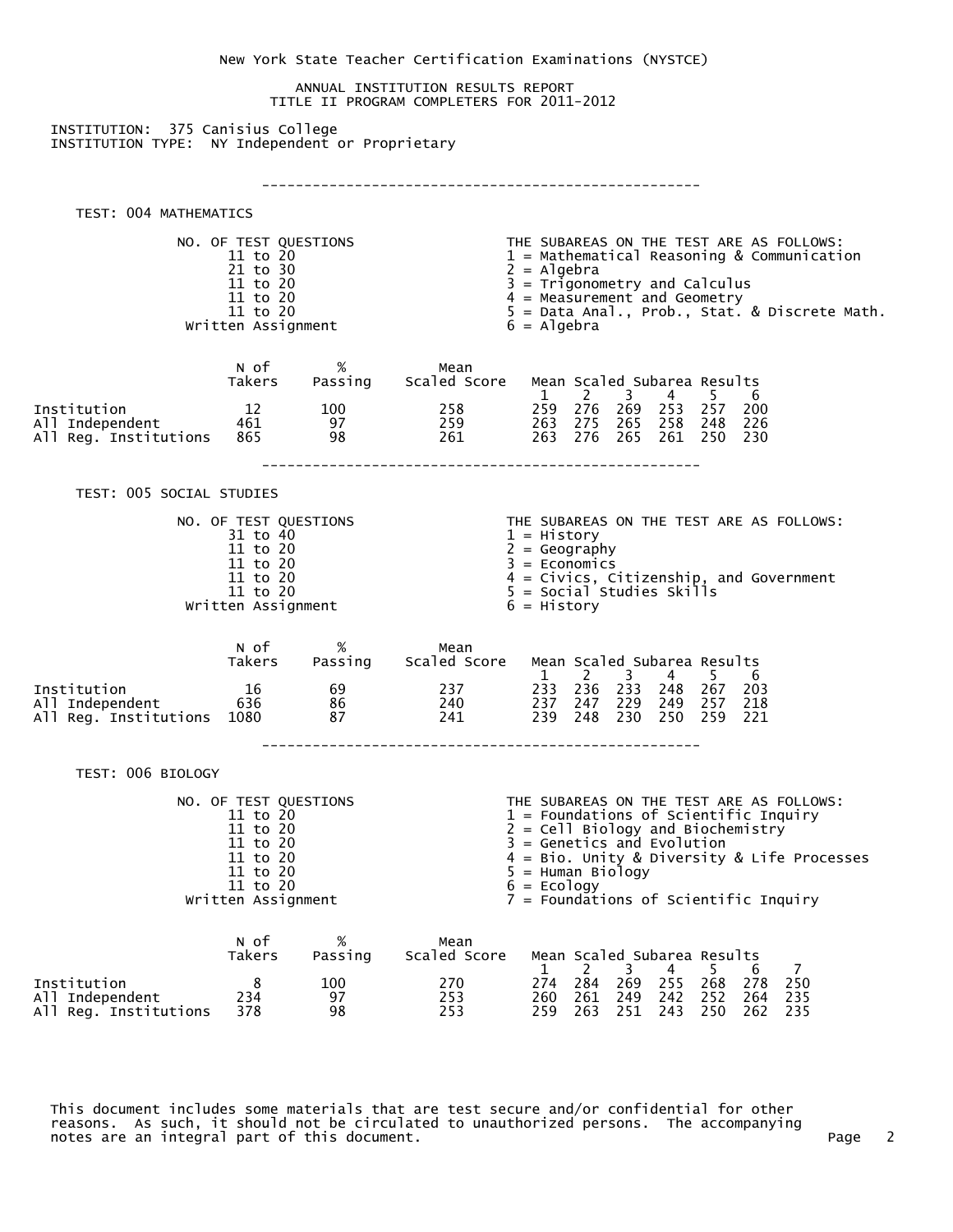New York State Teacher Certification Examinations (NYSTCE) ANNUAL INSTITUTION RESULTS REPORT TITLE II PROGRAM COMPLETERS FOR 2011-2012 INSTITUTION: 375 Canisius College INSTITUTION TYPE: NY Independent or Proprietary ---------------------------------------------------- TEST: 007 CHEMISTRY NO. OF TEST QUESTIONS THE SUBAREAS ON THE TEST ARE AS FOLLOWS:<br>11 to 20 1 - Foundations of Scientific Inquiry<br>2 = Matter and Atomic Structure  $1$  = Foundations of Scientific Inquiry 11 to 20 2 = Matter and Atomic Structure<br>11 to 20 3 = Energy, Chem. Bonds, & Moleo 11 to 20 3 = Energy, Chem. Bonds, & Molec. Structure  $11$  to  $20$   $4$  = Chemical Reactions 11 to 20  $\begin{array}{ccc} 11 \text{ to } 20 & 4 = \text{Chemical Reactions} \\ 11 \text{ to } 20 & 5 = \text{Stoichiometry and Solutions} \\ 1 \text{ to } 10 & 6 = \text{Interactions of Chemistry &} \end{array}$  $\begin{array}{rcl}\n\text{I} & \text{t}_0 & \text{I0} \\
\text{I} & \text{t}_0 & \text{I0}\n\end{array}$  To  $\begin{array}{rcl}\n\text{I} & \text{t}_0 & \text{I0} \\
\text{I} & \text{t}_0 & \text{I0}\n\end{array}$   $\begin{array}{rcl}\n\text{I} & \text{t}_0 & \text{t}_0 \\
\text{I} & \text{t}_0 & \text{t}_0 \\
\text{I} & \text{t}_0 & \text{t}_0 \\
\text{I} & \text{t}_0 & \text{t}_0\n\end{array}$  $7$  = Foundations of Scientific Inquiry N of % Mean Takers Passing Scaled Score Mean Scaled Subarea Results  $1 \t2 \t3 \t4 \t5 \t6 \t7$ Institution 3 --- --- --- --- --- --- --- --- --- All Independent 47 98 249 255 243 254 251 264 237 226 All Reg. Institutions ---------------------------------------------------- TEST: 012 FRENCH CST NO. OF TEST QUESTIONS THE SUBAREAS ON THE TEST ARE AS FOLLOWS:<br>1 = Listening Comprehension 11 to 20 1 = Listening Comprehension<br>11 to 20 2 = Reading Comprehension  $2 =$  Reading Comprehension  $11$  to  $20$   $3$  = Language Structures 11 to 20 4 = Cultural Understanding Written Expression  $5 =$  Written Expression  $6 =$  Oral Expression  $6 = 0$ ral Expression N of % Mean Takers Passing Scaled Score Mean Scaled Subarea Results 1 2 3 4 5 6 Institution 2 --- --- --- --- --- --- --- --- All Independent 39 92 239 250 236 230 216 256 246 All Reg. Institutions ---------------------------------------------------- TEST: 013 GERMAN CST NO. OF TEST QUESTIONS THE SUBAREAS ON THE TEST ARE AS FOLLOWS:  $1 =$  Listening Comprehension 11 to 20 2 = Reading Comprehension<br>11 to 20 3 = Language Structures 11 to 20  $3 =$  Language Structures<br>11 to 20  $4 =$  Cultural Understand  $4 = \text{Cultural Understanding}$ Written Expression  $5 =$  Written Expression oral Expression  $6 =$  Oral Expression  $6 = 0$ ral Expression N of % Mean Takers Passing Scaled Score Mean Scaled Subarea Results 1 2 3 4 5 6 Institution 2 --- --- --- --- --- --- --- --- All Independent 3 --- --- --- --- --- --- --- ---

 This document includes some materials that are test secure and/or confidential for other reasons. As such, it should not be circulated to unauthorized persons. The accompanying notes are an integral part of this document. Page 3 and the state of the state of the state of the state 3 and

All Reg. Institutions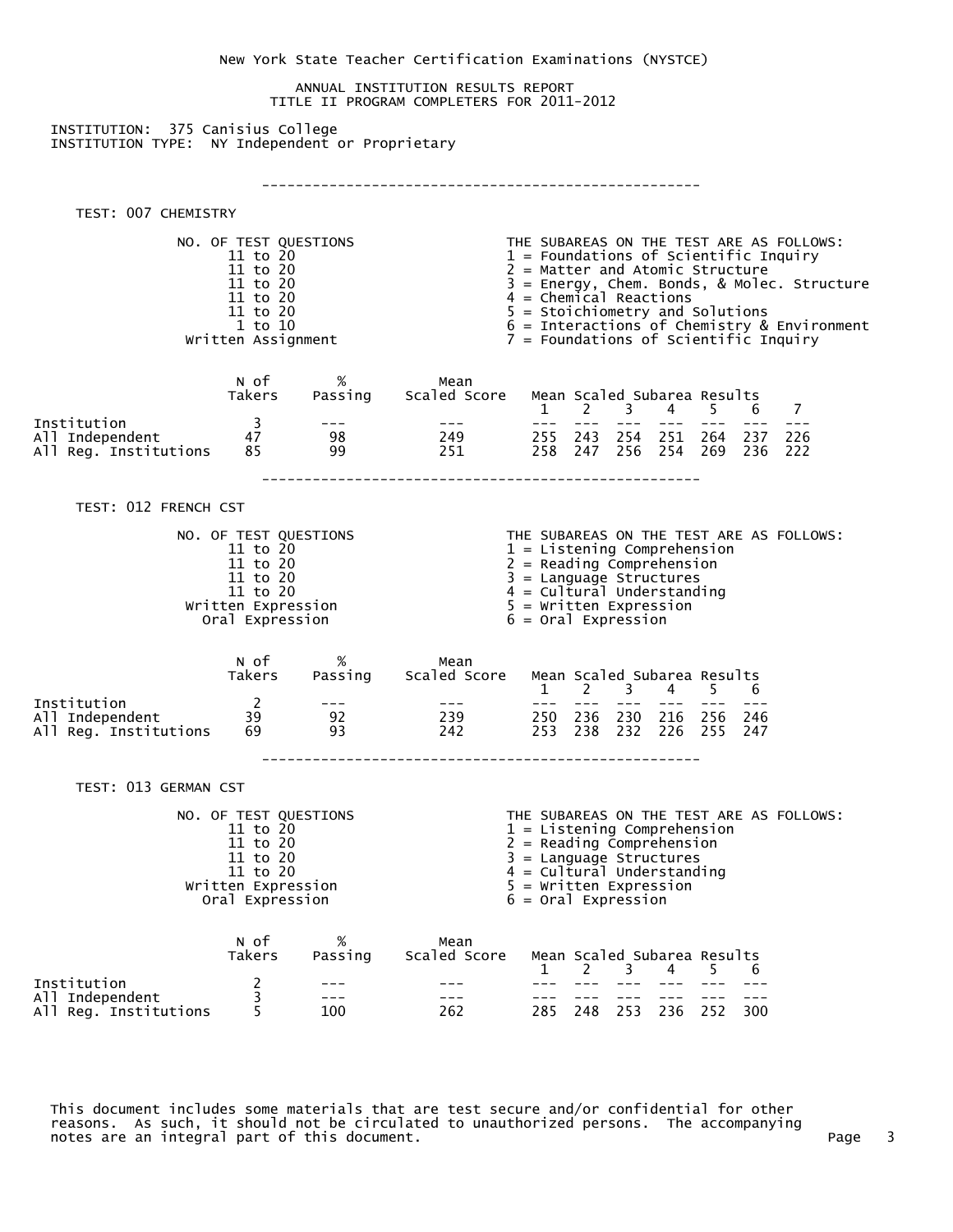New York State Teacher Certification Examinations (NYSTCE) ANNUAL INSTITUTION RESULTS REPORT TITLE II PROGRAM COMPLETERS FOR 2011-2012 INSTITUTION: 375 Canisius College INSTITUTION TYPE: NY Independent or Proprietary ---------------------------------------------------- TEST: 020 SPANISH CST NO. OF TEST QUESTIONS THE SUBAREAS ON THE TEST ARE AS FOLLOWS:<br>11 to 20 1 = Listening Comprehension<br>2 = Reading Comprehension  $1 =$  Listening Comprehension 11 to 20  $2 =$  Reading Comprehension<br>11 to 20  $3 =$  Language Structures 11 to 20 <br>11 to 20 <br>11 to 20 <br>11 to 20 <br>11 to 20 <br>11 to 20 <br>11 to 20 <br>11 to 20 <br>11 to 20 <br>11 to 20 <br>11 to 20 <br>11 to 20 <br>11 to 20 <br>11 to 20 <br>11 to 20 <br>11 to 20 <br>11 to 20 <br>11 to 20 <br>11 to 20 <br>11 to 20 <br>11 to 20 <br>12 to 20 <br>20 11 to 20 <br>Written Expression 5 = Written Expression 5 = Written Expression Written Expression 5 = Written Expression  $6 = 0$ ral Expression N of % Mean Takers Passing Scaled Score Mean Scaled Subarea Results 1 2 3 4 5 6 Institution 2 --- --- --- --- --- --- --- --- All Independent 105 105 90 248 278 227 243 221 256 260<br>All Reg. Institutions 203 91 251 279 231 248 221 262 265 All Reg. Institutions ---------------------------------------------------- TEST: 060 STUDENTS WITH DISABILITIES NO. OF TEST QUESTIONS THE SUBAREAS ON THE TEST ARE AS FOLLOWS:<br>21 to 30 1 = Underst. & Eval. Stud. with Disabili 21 to 30 1 = Underst. & Eval. Stud. with Disabilities 31 to 40 2 = Promoting Student Learning & Development 11 to 20 3 = Working in a Collab. Prof. Environment Written Assignment 4 = Promoting Student Learning & Development N of % Mean Takers Passing Scaled Score Mean Scaled Subarea Results 1 2 3 4<br>30 97 248 247 250 253 233 Institution 30 97 248 247 250 253 233 All Independent 3673 93 240 237 243 243 223 All Reg. Institutions ---------------------------------------------------- TEST: 063 DEAF AND HARD OF HEARING NO. OF TEST QUESTIONS THE SUBAREAS ON THE TEST ARE AS FOLLOWS:  $11$  to  $20$   $1$  = Underst. Stud. Who Are Deaf/Hard Hearing 21 to 30 2 = Assessing Students & Developing IEPs 21 to 30 3 = Promoting Student Development & Learning 11 to 20 4 = Working in the Professional Environment Written Assignment 5 = Promoting Student Development & Learning N of % Mean Takers Passing Scaled-Score Mean-Scaled-Subarea-Results<br>6 83 242 249 223 254 235 256 1 2 3 4 5 Institution 6 83 242 249 223 254 235 256 All Independent 35 86 237 248 221 244 239 239

 This document includes some materials that are test secure and/or confidential for other reasons. As such, it should not be circulated to unauthorized persons. The accompanying notes are an integral part of this document. Page 4 and the state of this control of the state of the state of

All Reg. Institutions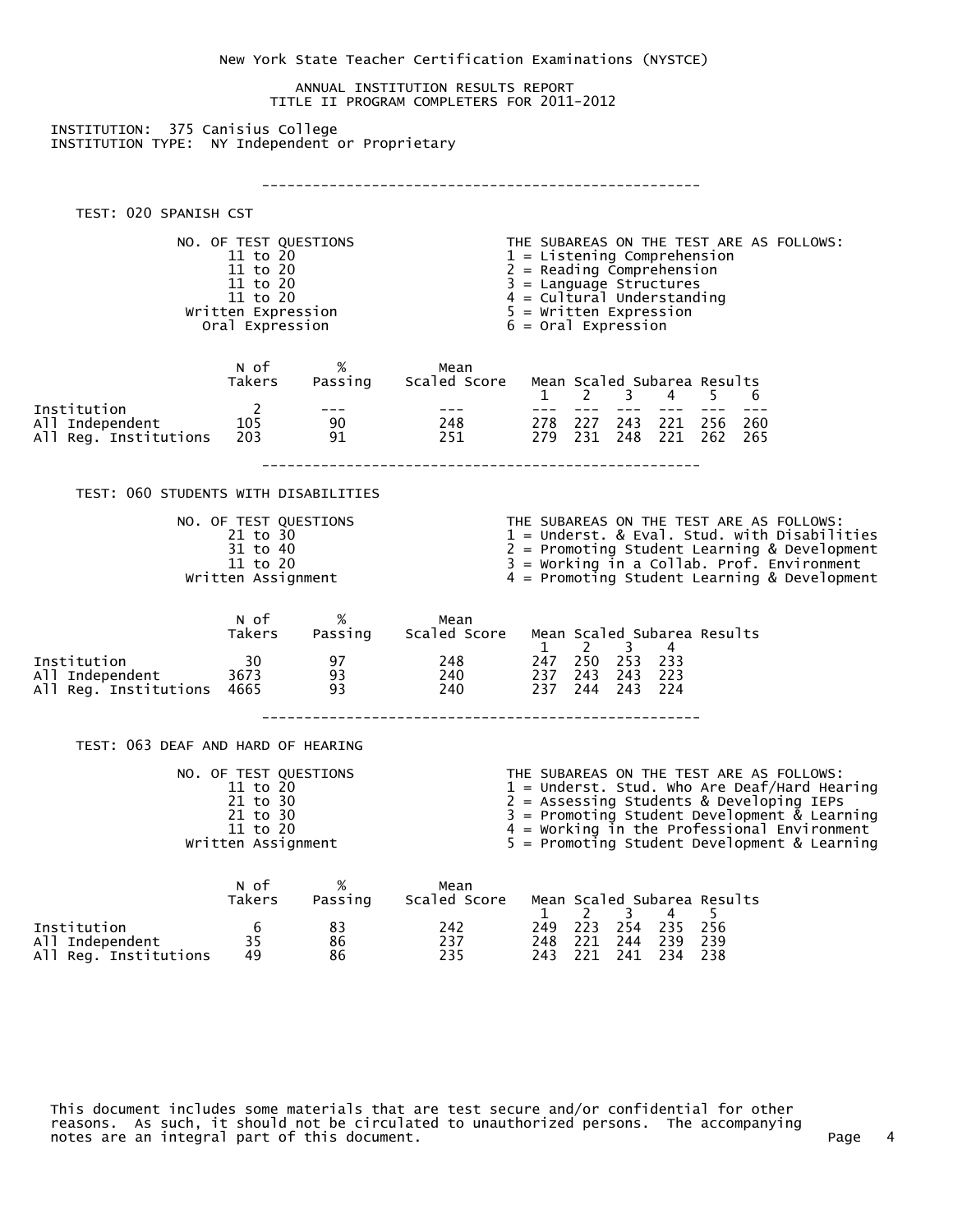New York State Teacher Certification Examinations (NYSTCE) ANNUAL INSTITUTION RESULTS REPORT TITLE II PROGRAM COMPLETERS FOR 2011-2012 INSTITUTION: 375 Canisius College INSTITUTION TYPE: NY Independent or Proprietary ---------------------------------------------------- TEST: 064 GIFTED EDUCATION NO. OF TEST QUESTIONS THE SUBAREAS ON THE TEST ARE AS FOLLOWS:<br>11 to 20 11 to 20 11 to 20 2 = Assess./Eval. Students with Gifts & Tal  $11$  to  $20$   $1$  = Underst. Students with Gifts & Talents  $11$  to  $20$   $2$   $=$  Assess./Eval. Stud. with Gifts & Talents 31 to 40 3 = Promoting Student Development & Learning 11 to 20 1 = Working in the Professional Environment<br>Written Assignment 4 = Promoting Student Development & Learning  $5$  = Promoting Student Development & Learning N of % Mean Takers Passing Scaled Score Mean Scaled Subarea Results 1 2 3 4 5 Institution 13 62 223 205 212 231 229 232 All Independent 28 50 219 200 213 231 227 199 All Reg. Institutions ---------------------------------------------------- TEST: 065 LITERACY NO. OF TEST QUESTIONS THE SUBAREAS ON THE TEST ARE AS FOLLOWS:<br>1 = Foundations of Literacy 11 to 20 1 = Foundations of Literacy<br>31 to 40 2 = Reading Instruction and  $31$  to  $40$ <br> $3 =$  Reading Instruction and Assessment<br> $3 =$  The Role of the Literacy Profession 11 to 20 3 = The Role of the Literacy Professional Written Assignment<br>4 = Reading Instruction and Assessment  $4$  = Reading Instruction and Assessment N of % Mean Takers Passing Scaled Score Mean Scaled Subarea Results  $1 \quad 2 \quad 3 \quad 4$ Institution 38 100 262 262 263 269 246 All Independent 523 98 259 258 260 264 250 All Reg. Institutions ---------------------------------------------------- TEST: 069 BUSINESS AND MARKETING NO. OF TEST QUESTIONS THE SUBAREAS ON THE TEST ARE AS FOLLOWS:<br>11 to 20 1 = Business Management<br>2 = Marketing  $1 =$  Business Management 11 to 20  $2 =$  Marketing<br>11 to 20  $3 =$  Accounting 11 to 20 <br>11 to 20 <br>11 to 20 <br>1 a Business T 11 to 20 4 = Business Technology & Info. Systems  $1$  to  $10$   $5$   $=$  Economics, Entrepreneurship & Int. Bus.  $1\ \text{to}\ \ 10$  6 = Quant. Anal., Cons. Econ. & Career Dev. Written Assignment 7 = Business Management N of % Mean Takers Passing Scaled-Score Mean-Scaled-Subarea-Results<br>1 2 3 4 5 6<br>24 263 237 239 248 226 24  $1 \t2 \t3 \t4 \t5 \t6 \t7$ Institution 9 100 245 263 237 239 248 226 249 261 All Independent 65 89 236 249 225 232 247 206 235 263 All Reg. Institutions

 This document includes some materials that are test secure and/or confidential for other reasons. As such, it should not be circulated to unauthorized persons. The accompanying notes are an integral part of this document. Page 5 and the state of the state of the state of the state of th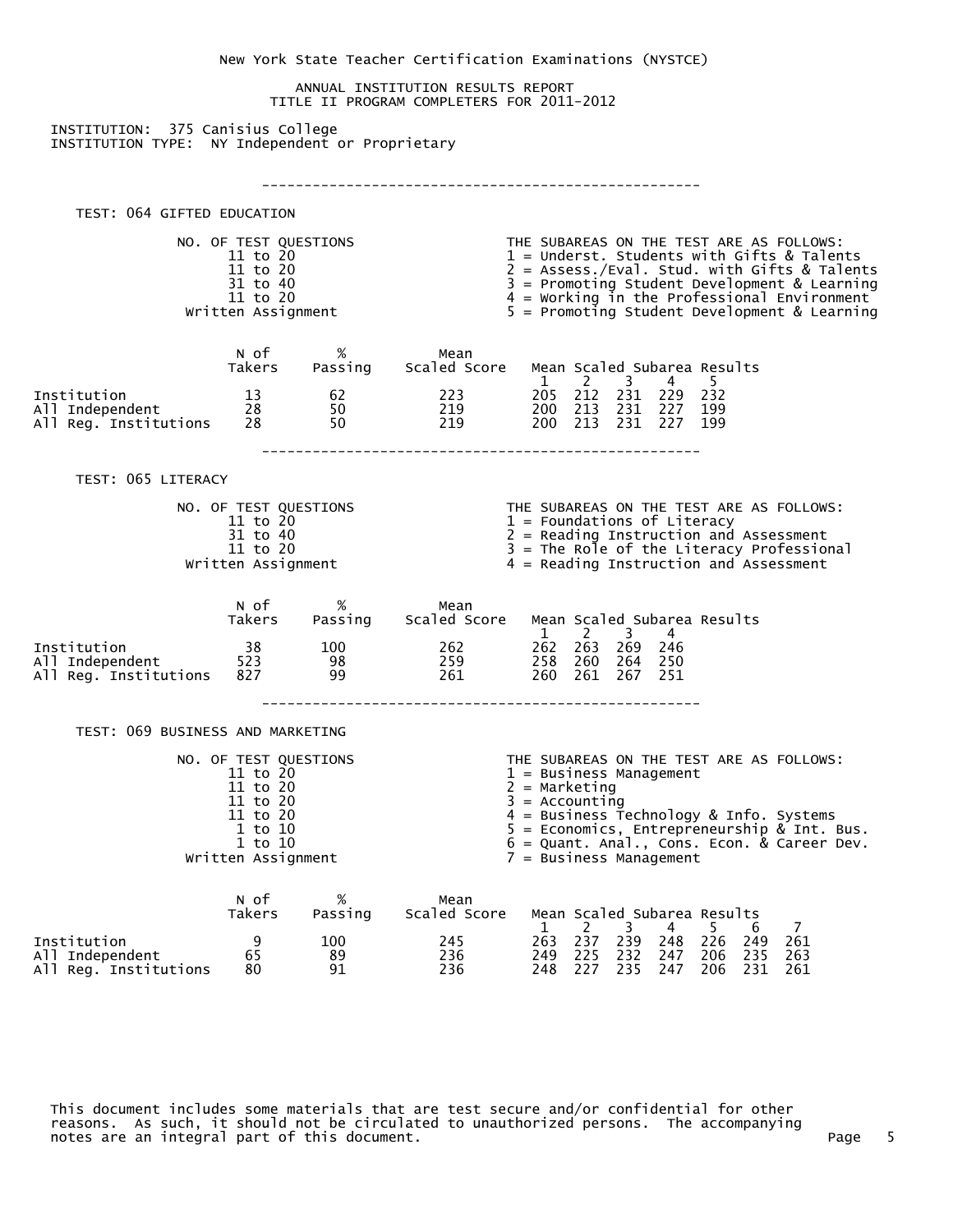New York State Teacher Certification Examinations (NYSTCE) ANNUAL INSTITUTION RESULTS REPORT TITLE II PROGRAM COMPLETERS FOR 2011-2012 INSTITUTION: 375 Canisius College INSTITUTION TYPE: NY Independent or Proprietary ---------------------------------------------------- TEST: 073 HEALTH EDUCATION NO. OF TEST QUESTIONS THE SUBAREAS ON THE TEST ARE AS FOLLOWS:  $1$  = Personal Health and Fitness 11 to 20 2 = Maintaining a Safe & Healthy Environment<br>11 to 20 3 = Health-Related Resources and Skills 11 to 20 3 = Health-Related Resources and Skills<br>11 to 20 3 = The Health Education Program 11 to 20 11 to 20 1 = The Health Education Program<br>Written Assignment 5 = Health-Related Resources and  $5$  = Health-Related Resources and Skills N of % Mean Takers Passing Scaled Score Mean Scaled Subarea Results 1 2 3 4 5 Institution 8 100 249 243 224 275 253 255 All Independent 92 93 251 250 228 267 259 251 All Reg. Institutions 129 95 252 249 230 268 258 252 ---------------------------------------------------- TEST: 076 PHYSICAL EDUCATION NO. OF TEST QUESTIONS THE SUBAREAS ON THE TEST ARE AS FOLLOWS:<br>21 to 30 1 = Physical Fitness and Health 21 to 30 1 = Physical Fitness and Health<br>21 to 30 2 = Lifelong Movement Activities 21 to 30 2 = Lifelong Movement Activities & Sports 11 to 20 3 = Personal Growth & Development 21 to 30 <br>A = The Physical Education Program<br> $5 =$  Physical Fitness and Health<br> $5 =$  Physical Fitness and Health  $5$  = Physical Fitness and Health N of % Mean Takers Passing Scaled Score Mean Scaled Subarea Results 1 2 3 4 5<br>33 88 233 244 226 229 230 225 Institution 33 88 233 244 226 229 230 225 All Independent 212 84 233 241 229 223 233 227 All Reg. Institutions ---------------------------------------------------- TEST: 090 ELEM. ASSESS. OF TEACHING SKILLS-WRITTEN NO. OF TEST QUESTIONS THE SUBAREAS ON THE TEST ARE AS FOLLOWS:<br>21 to 30 1 = Student Development and Learning 21 to 30  $1 =$  Student Development and Learning<br>31 to 40  $2 =$  Instruction and Assessment  $31$  to  $40$ <br> $3 =$ The Professional Environment<br> $3 =$ The Professional Environment  $3 =$  The Professional Environment<br> $4 =$  Instruction and Assessment Constructed Response Assignment N of % Mean Takers Passing Scaled Score Mean Scaled Subarea Results  $1 \quad 2 \quad 3 \quad 4$ Institution 197 99 264 265 268 269 254 All Independent 6353 100 262 265 265 265 252

 This document includes some materials that are test secure and/or confidential for other reasons. As such, it should not be circulated to unauthorized persons. The accompanying notes are an integral part of this document. Page 6 and the state of this control of the page 6

All Reg. Institutions 10092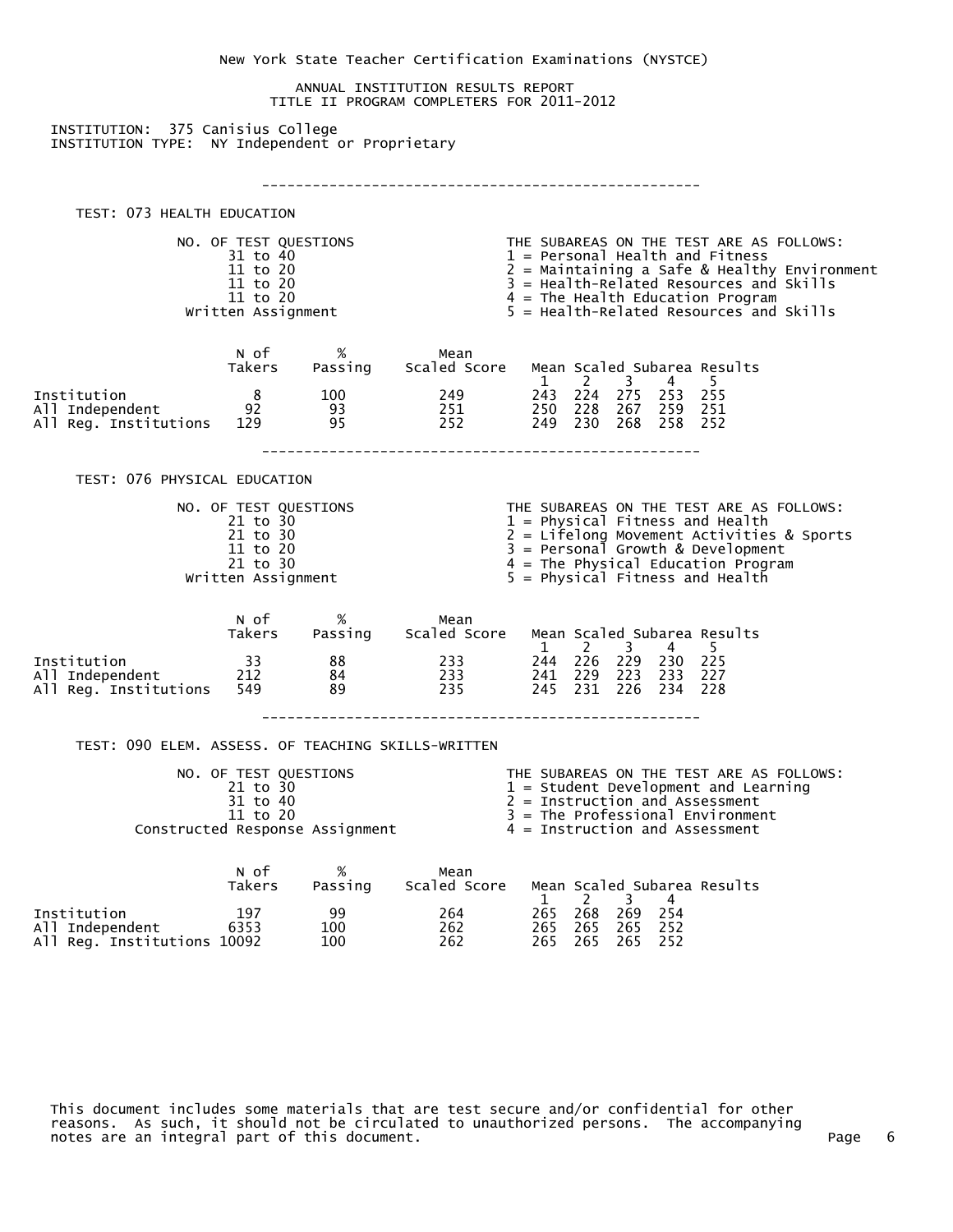New York State Teacher Certification Examinations (NYSTCE)

 ANNUAL INSTITUTION RESULTS REPORT TITLE II PROGRAM COMPLETERS FOR 2011-2012

 INSTITUTION: 375 Canisius College INSTITUTION TYPE: NY Independent or Proprietary

----------------------------------------------------

TEST: 091 SEC. ASSESS. OF TEACHING SKILLS-WRITTEN

NO. OF TEST QUESTIONS THE SUBAREAS ON THE TEST ARE AS FOLLOWS:<br>21 to 30 1 = Student Development and Learning<br>31 to 40 2 = Instruction and Assessment  $1$  = Student Development and Learning  $\begin{array}{rcl}\n\overline{31} & \text{to} & 40 \\
\overline{31} & \text{to} & 40\n\end{array}$   $\begin{array}{rcl}\n\overline{31} & \text{to} & 40 \\
\overline{3} & = \text{The Professional Environment} \\
\overline{3} & = \text{The Professional Environment}\n\end{array}$  $3 =$ The Professional Environment<br> $4 =$ Instruction and Assessment Constructed Response Assignment

|                       | N of<br>Takers | Passing | Mean<br>Scaled Score |     |     |             |      | Mean Scaled Subarea Results |
|-----------------------|----------------|---------|----------------------|-----|-----|-------------|------|-----------------------------|
|                       |                |         |                      |     |     |             |      |                             |
| Institution           | 93             | qq      | 262                  |     |     | 265 265 253 | -262 |                             |
| All Independent       | 2948           | 99      | 262                  | 267 | 263 | -257        | -257 |                             |
| All Reg. Institutions | 5293           | 99.     | 261                  | 267 | 262 | 257         | -257 |                             |

 This document includes some materials that are test secure and/or confidential for other reasons. As such, it should not be circulated to unauthorized persons. The accompanying notes are an integral part of this document.  $\hbox{Poisson}$  and  $\hbox{Poisson}$  and  $\hbox{Poisson}$